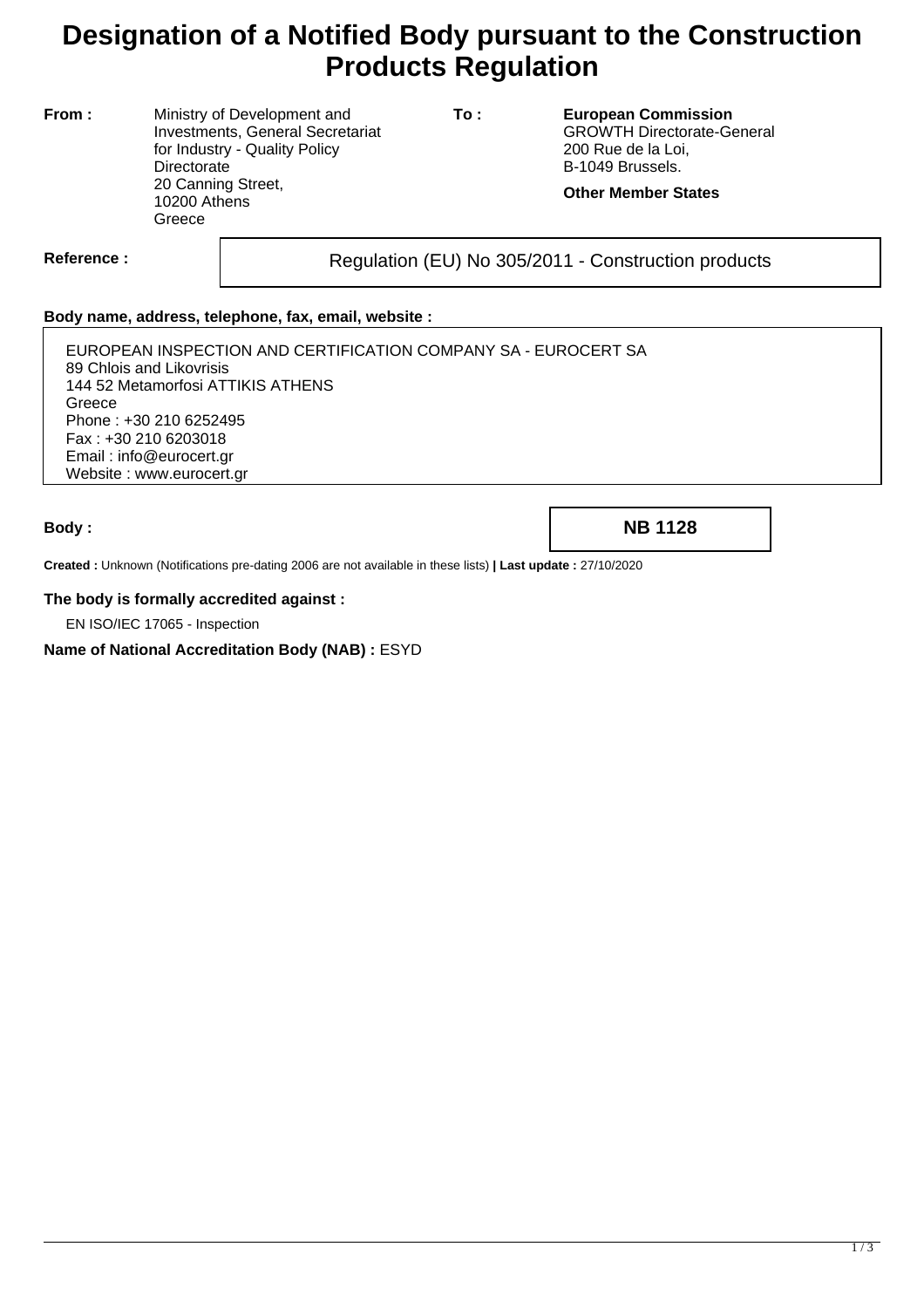## **Tasks performed by the Body :**

**Last approval date :** 14/12/2021

| <b>Decision</b> | Product family, product/Intended use                                                                                                                                                                                                                                                                                                                                                                                                                                                                                                                             | <b>AVCP system</b>                                    | <b>Technical specification</b>                                                                                                                     |
|-----------------|------------------------------------------------------------------------------------------------------------------------------------------------------------------------------------------------------------------------------------------------------------------------------------------------------------------------------------------------------------------------------------------------------------------------------------------------------------------------------------------------------------------------------------------------------------------|-------------------------------------------------------|----------------------------------------------------------------------------------------------------------------------------------------------------|
| 97/555/EC       | Cements, building limes and other hydraulic binders : -<br>Common cements, including:<br>-Portland<br>cement,<br>-Portland composite cements: Portland-slag<br>cement, Portland-silica fume cement, Portland-pozzolana<br>cement, Portland-fly ash cement, Portland-burnt shale<br>cement, Portland-limestone cement, Portland composite<br>cement,<br>-Blastfurnace cements,<br>-Pozzolanic<br>cements,<br>-Composite cements (preparation of concrete,<br>mortar, grout and other mixes for construction and for the<br>manufacture of construction products). | Product<br><b>Certification Body</b><br>(System 1+)   | EN 197-1:2011                                                                                                                                      |
| 97/555/EC       | Cements, building limes and other hydraulic binders : -<br>Masonry cements (preparation of concrete, mortar, grout and<br>other mixes for construction and for the manufacture of<br>construction products).                                                                                                                                                                                                                                                                                                                                                     | Product<br><b>Certification Body</b><br>$(System 1+)$ | EN 413-1:2011                                                                                                                                      |
| 97/555/EC       | Cements, building limes and other hydraulic binders : -<br>Building limes, including:<br>-Calcium limes,<br>-Dolomitic<br>limes,<br>-Hydraulic limes (preparation of concrete, mortar,<br>grout and other mixes for construction and for the<br>manufacture of construction products).                                                                                                                                                                                                                                                                           | <b>FPC Certification</b><br>Body (System 2+)          | EN 459-1:2010                                                                                                                                      |
| 97/556/EC       | External thermal insulation composite systems/kits with<br>rendering (ETICS)(1/1) : - External thermal insulation<br>composite systems/kits with rendering (ETICS) (in external<br>wall not subject to fire regulations), External thermal<br>insulation composite systems/kits with rendering (ETICS) (in<br>external wall subject to fire regulations).                                                                                                                                                                                                        | FPC Certification<br>Body (System 2+)                 | EAD 040083-00-0404                                                                                                                                 |
| 97/556/EC       | External thermal insulation composite systems/kits with<br>rendering (ETICS)(1/1) : - External thermal insulation<br>composite systems/kits with rendering (ETICS) (in external<br>wall subject to fire regulations).                                                                                                                                                                                                                                                                                                                                            | Product<br><b>Certification Body</b><br>(System 1)    | EAD 040083-00-0404                                                                                                                                 |
| 97/740/EC       | Masonry and related products (1/3) : - Factory-made,<br>designed masonry mortars (in walls, columns and partitions).                                                                                                                                                                                                                                                                                                                                                                                                                                             | FPC Certification<br>Body (System 2+)                 | EN 998-2:2016                                                                                                                                      |
| 97/740/EC       | Masonry and related products (1/3) : - Masonry units category<br>I (in walls, columns and partitions).                                                                                                                                                                                                                                                                                                                                                                                                                                                           | <b>FPC Certification</b><br>Body (System 2+)          | EN 771-1:2011+A1:2015<br>EN 771-2:2011+A1:2015<br>EN 771-3:2011+A1:2015<br>EN 771-4:2011+A1:2015<br>EN 771-5:2011+A1:2015<br>EN 771-6:2011+A1:2015 |
| 98/214/EC       | Structural metallic products and ancillaries (1/4) : - Structural<br>metallic sections/profiles: hot rolled, cold formed or otherwise<br>produced sections/profiles with various shapes (T, L, H, U, Z,<br>I, channels, angle, hollow, tubes), flat products (plate, sheet,<br>strip), bars, castings, forgings made of various metallic<br>materials, unprotected or protected against corrosion by<br>coating (to be used in metal structures or in composite metal<br>and concrete structures).                                                               | <b>FPC Certification</b><br>Body (System 2+)          | EN 10025-1:2004<br>EN 10219-1:2006<br>EN 15088:2005                                                                                                |
| 98/214/EC       | Structural metallic products and ancillaries (2/4) : - Structural<br>metallic construction members: finished metallic products<br>such as trusses, girders, columns, stairs, ground piles,<br>bearing piles and sheet piling, cut to size sections designed<br>for certain applications, and rails and sleepers. They can be<br>unprotected or protected against corrosion by coating, welded<br>or not. (for uses in work's frames and foundations).                                                                                                            | <b>FPC Certification</b><br>Body (System 2+)          | EN 1090-1:2009+A1:2011                                                                                                                             |
| 98/598/EC       | Aggregates for uses with high safety requirements (2/2) : -<br>Aggregates and fillers for concrete, mortar and grout (in<br>buildings, roads and other civil engineering work).                                                                                                                                                                                                                                                                                                                                                                                  | <b>FPC Certification</b><br>Body (System 2+)          | EN 12620:2002+A1:2008<br>EN 13055-1:2002<br>EN<br>13055-1:2002/AC:2004                                                                             |